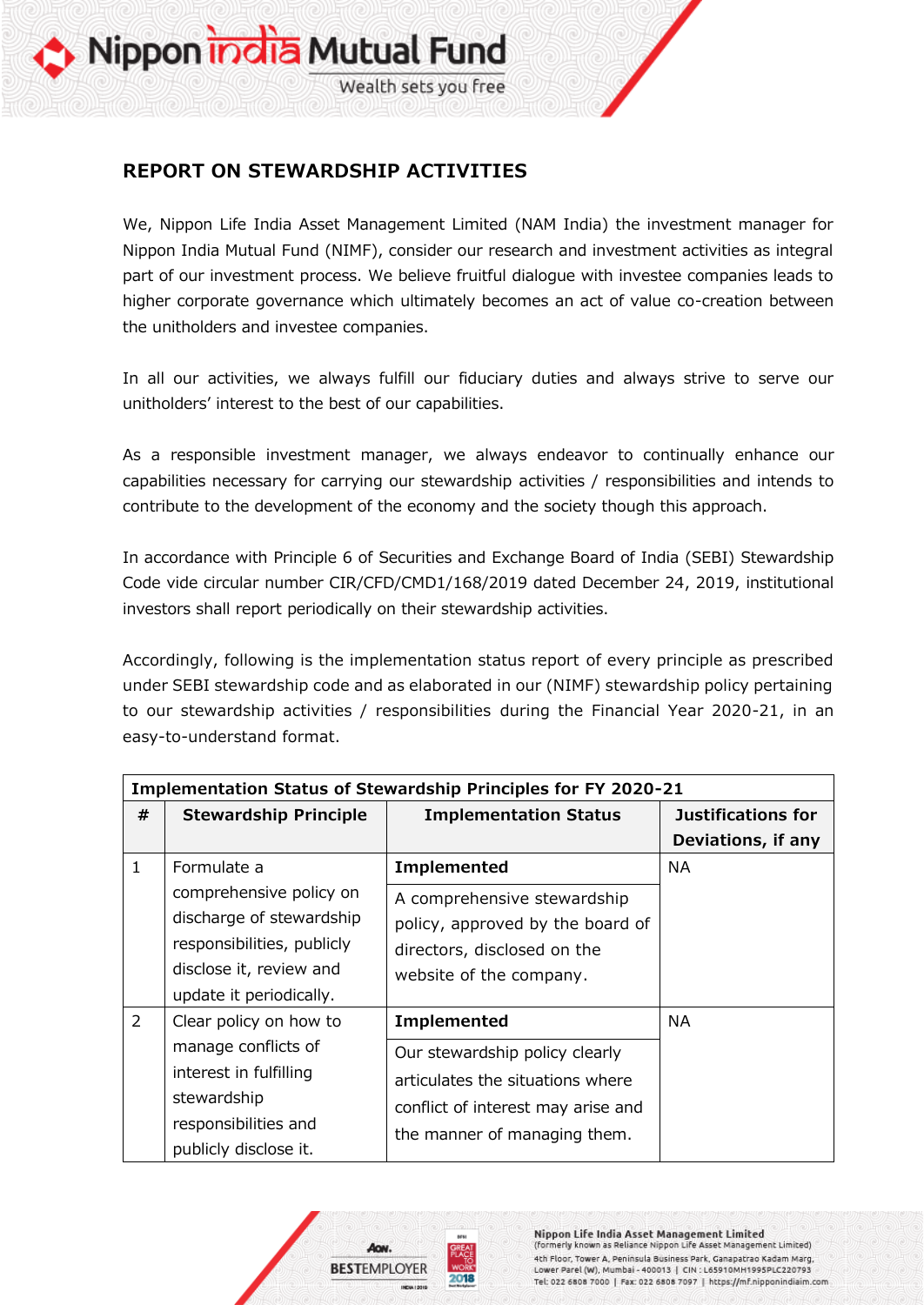3 Monitoring of investee companies. **Implemented** NA Our stewardship policy clearly articulates the framework and guidelines regarding our active and continuous monitoring of investee companies. 4 | Clear policy on intervention in investee companies and clear policy for collaboration with other institutional investors where required, to preserve the interest of the ultimate investors, which should be disclosed. **Implemented** NA Our stewardship policy is comprehensively covering the mechanism of active intervention in investee companies. It enlists the situations in which we may intervene in the acts / omissions of the investee companies. It also provides a detailed mechanism on intervention, escalation and collaboration with other institutional investors, etc. 5 Clear policy on voting and disclosure of voting activity. **Implemented** NA Separate detailed proxy voting policy (as per the guidelines / circulars issued by SEBI from time to time), approved by the board of directors, disclosed on the website of the company. Proxy voting committee of executives evaluates each resolution of the underlying investee companies and casts votes in the best interest of the unitholders. All the quarterly and annual disclosures of votes cast made on

Nippon india Mutual Fund

Wealth sets you free